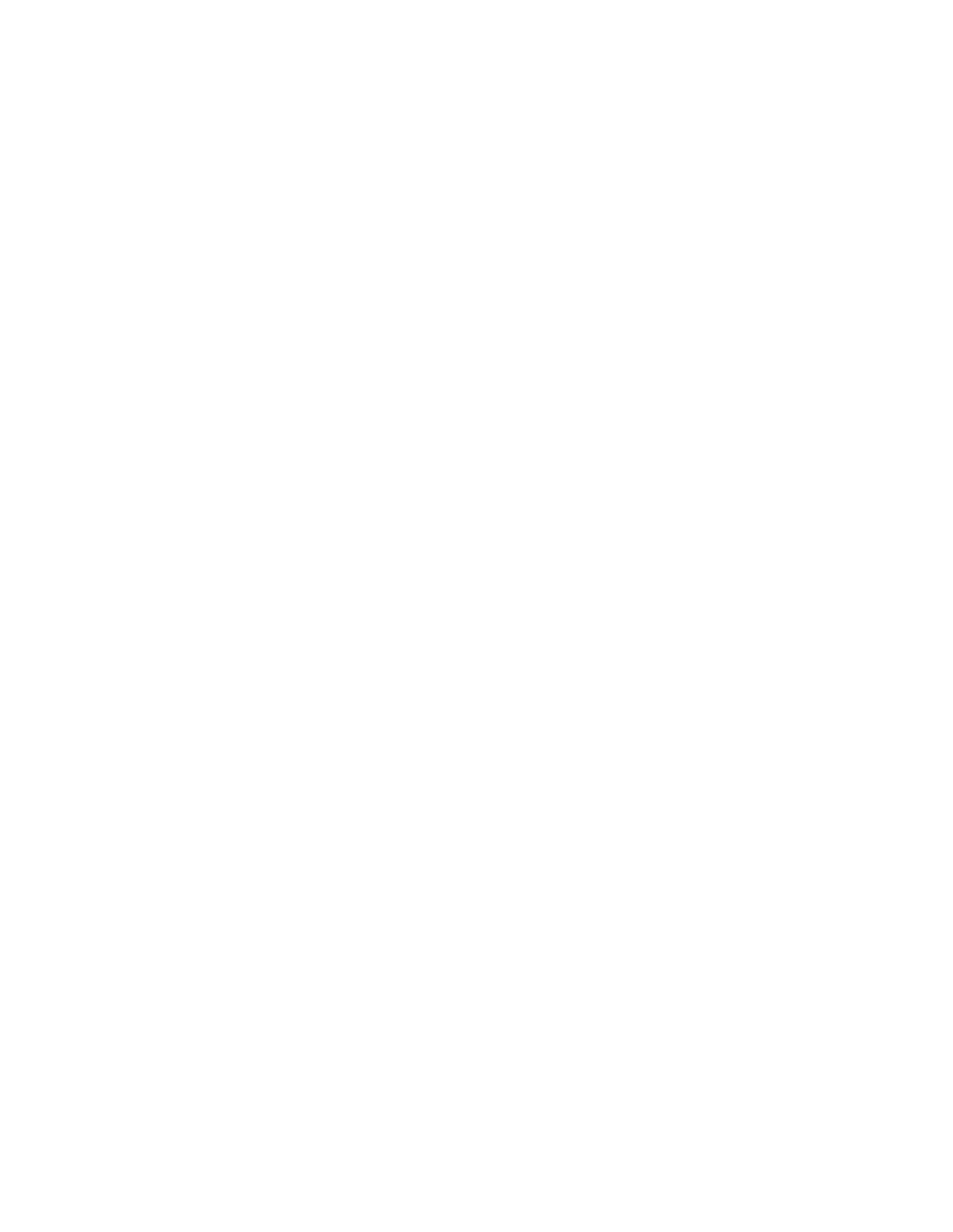

• Hold the first panel up to the wall in the chosen position and use the carpenter's level to make sure that the panel is level both horizontally and vertically by resting the level on the top and side of the panel respectively.

• Once the panel is level then with one person holding the panel in position, another person should shade in the entire area inside the drilled holes using the pencil (see diagram below).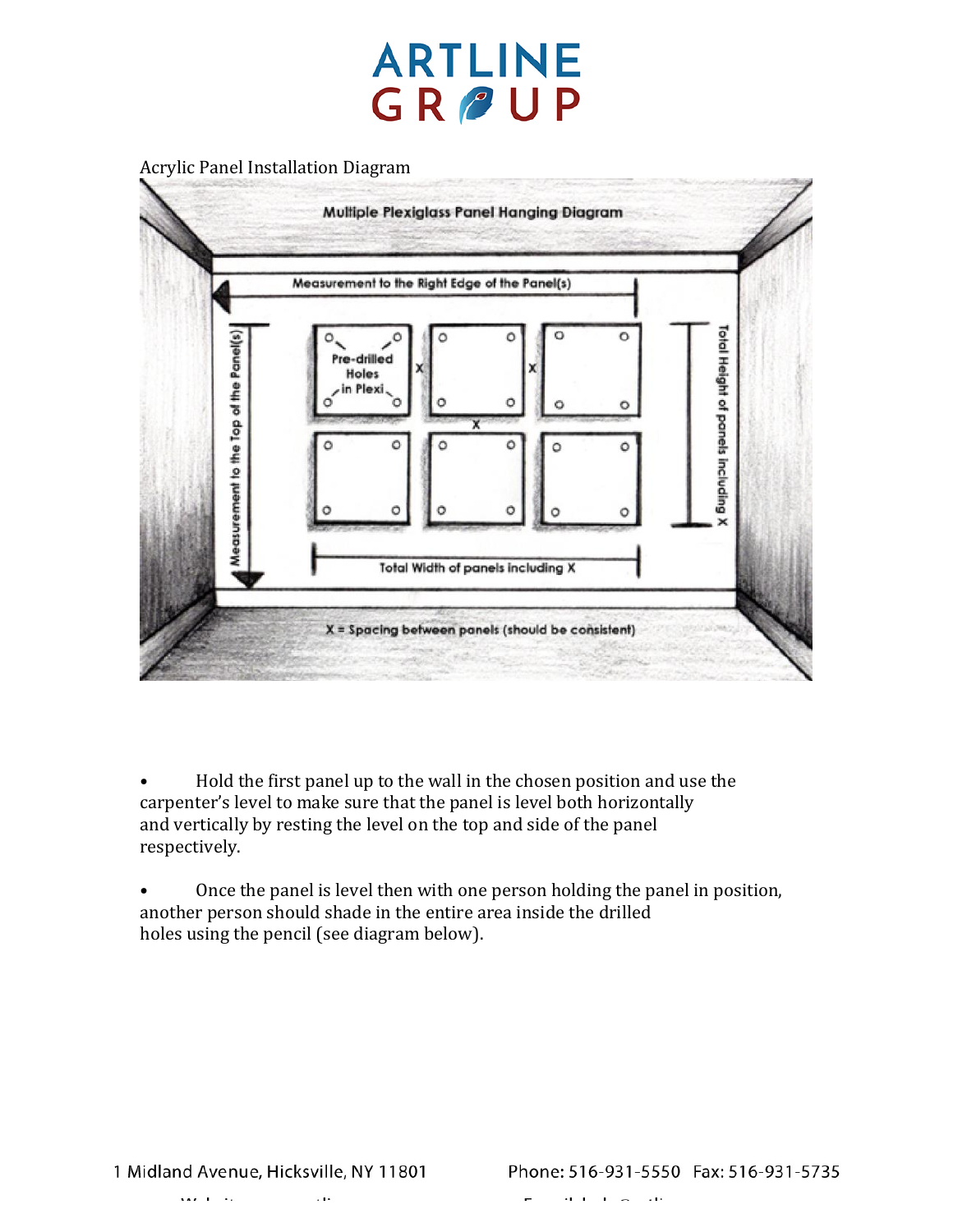

Shade the area within the pre-drilled holes



• The panel can then be removed and the holes drilled in the wall to receive the stand-offs.

• Reposition the panel on the wall and follow the stand-off installation instructions below that are relevant to your wall type.

If you have several panels to mount then we recommend starting your installation with the top left panel and then working your way along the first row towards the right. If you have several rows of panels, finish each row before starting on the next row down, working from the top row down

**tip:** If you have ordered a single image printed across more than one panel then you can leave any gap you like between each panel, but we generally advise that the gap between each row and between each column should be the same to give a more uniform look. Consult the designer to confirm.

Phone: 516-931-5550 Fax: 516-931-5735 E-mail: help@artlinegroup.com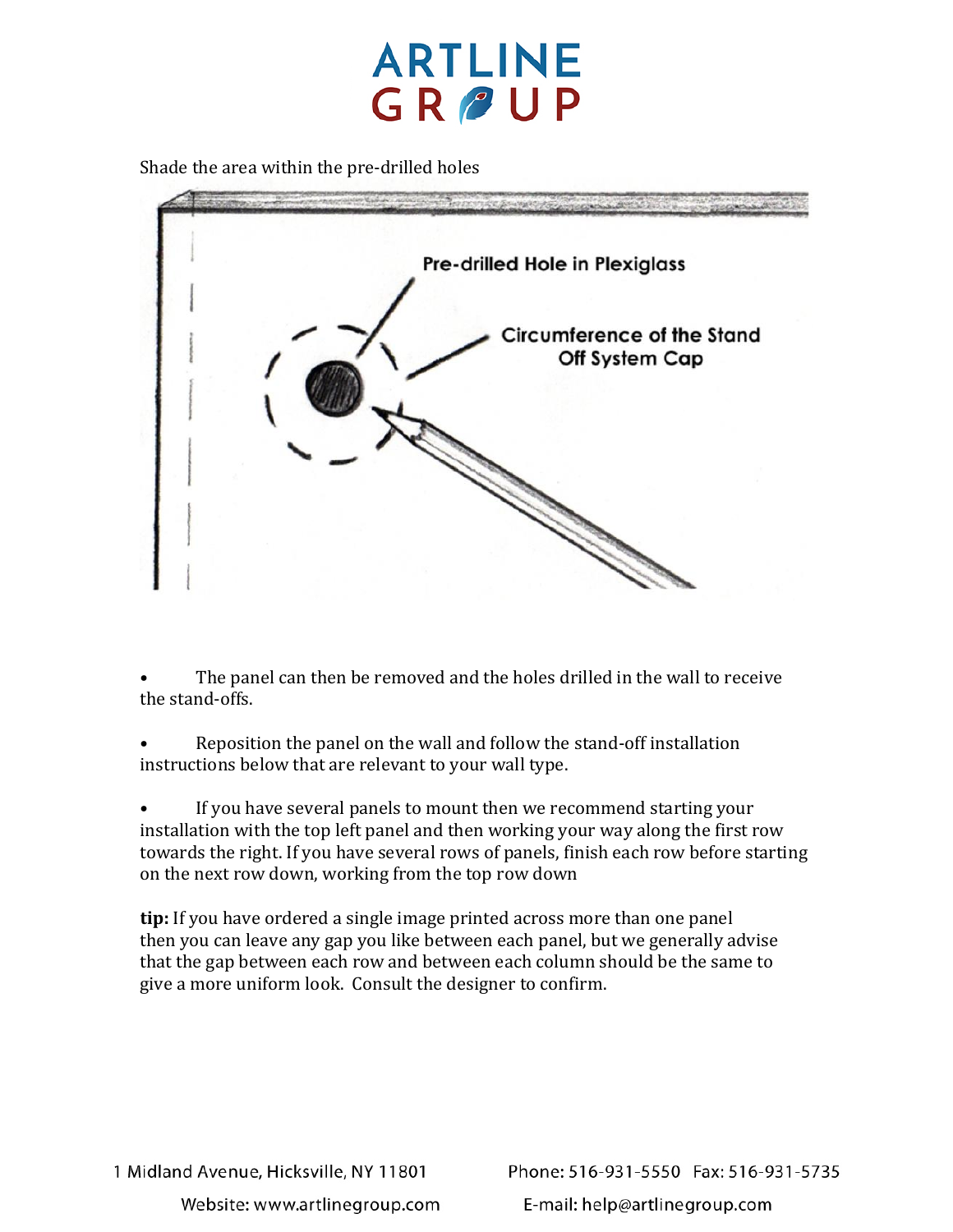## **ARTLINE** GROUP

**STEP TWO:** Hanging the remaining panels (if you have more than one panel)

• Follow the same process outlined above to mark the position for the panel stand-off mounts on the wall.

• Measure the distance between the right edge of the previous panel and the left edge of the current panel at both the top and bottom of the panel to make sure the gap between the panels is the same.

• Check that that the top of the panel is level with the top of the previous panel by resting your carpenter's level across the tops of both panels.

• Once the panel is level horizontally and vertically and level with the top of the previous panel, mark on the wall through the drilled-holes as described above and

• Repeat the above steps to finish hanging each row, working your way down the wall one row at a time.

• You can use the same measuring technique to measure the gaps between each panel row as you did to measure the gaps between each panel column.